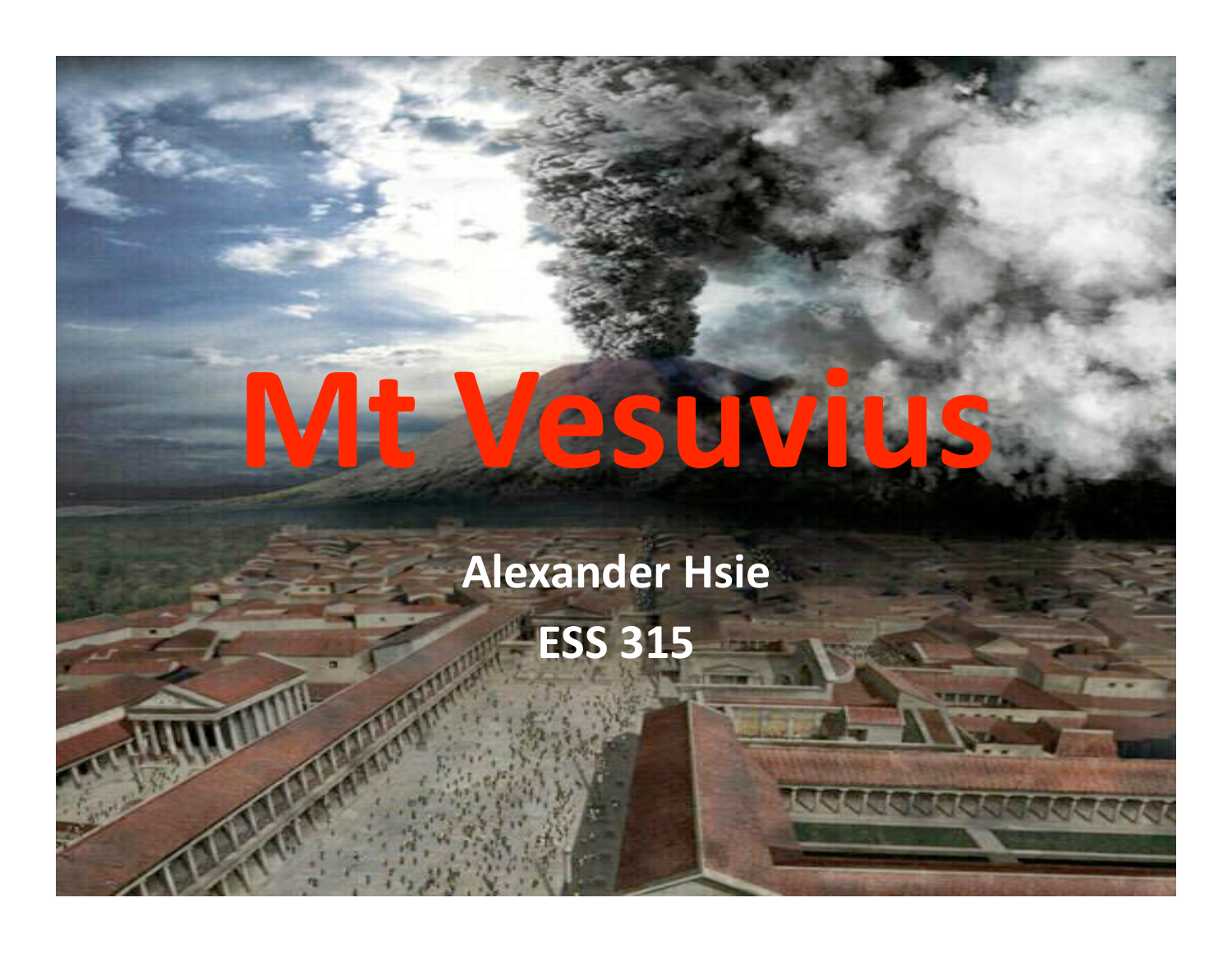#### Tectonic Setting

• **The
volcano
is
part
of
the Campanian
volcanic
arc
that
is formed
from
the
convergence
of
the African
plate
moving
northward
and the
Eurasian
plate
moving**  southward (subduction zone). The **older,
colder,
and
denser
Eurasian**  plate gets subducted and partially **melts.
When
it
melts,
it's
density decreases
from
the
heat
and
rises, fueling
the
volcano.
At
the
same**  time, it gets its gas from Adriatic Sea when it sea assimilates into the **Eurasian
plate
that
has
yet
to
be melted.
This
gas
greatly
increases**  the explositivity of the volcano.

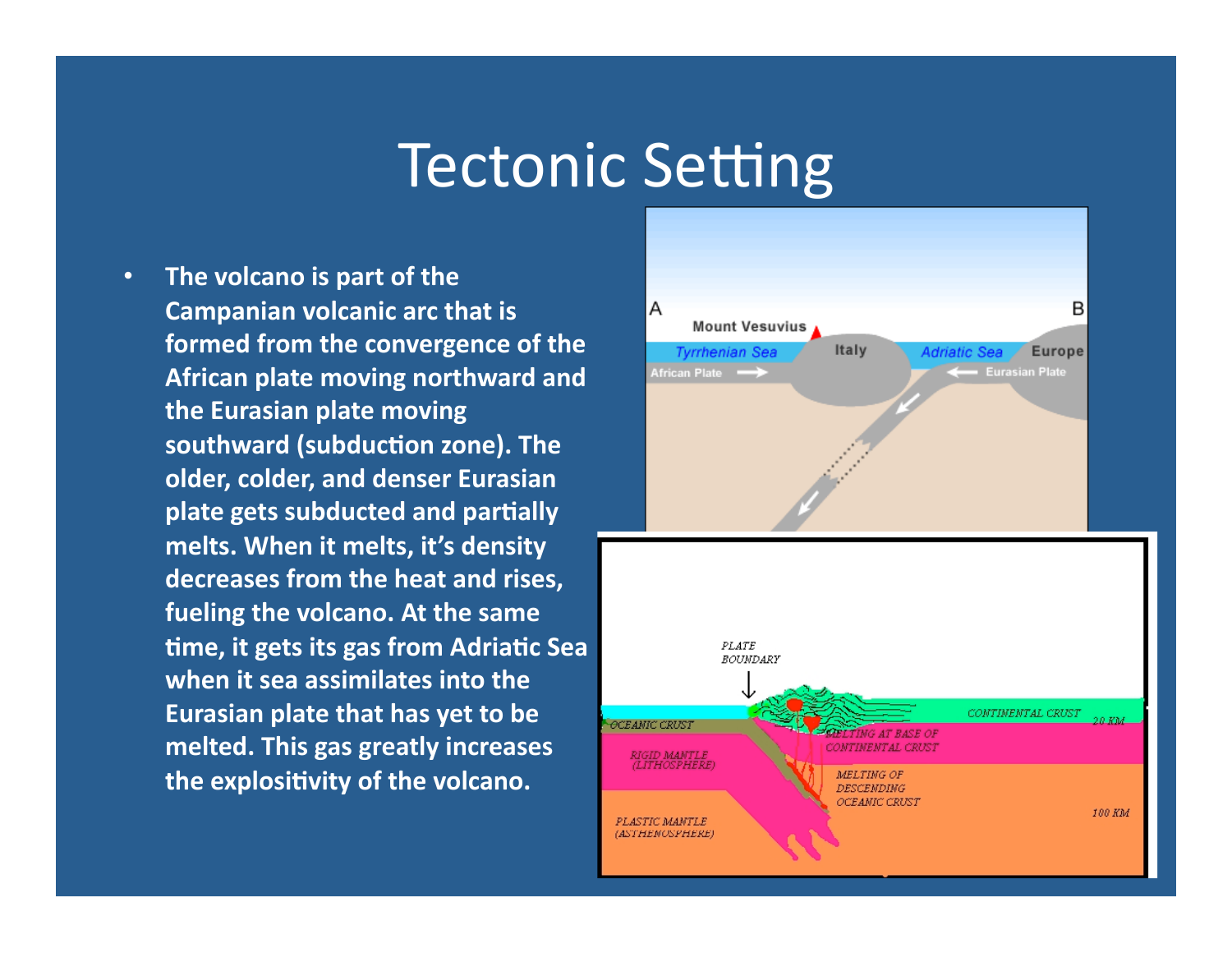### Geologic
Hazards

• The eruptions generally get as high as a **VEI
5
(Pompeian)
and
VEI
6
(Avellino).**  The reason it never reaches a VEI 7 or 8 **is
because
it
frequently
erupts
and constantly
releases
it's
pressure. Regardless,
at
VEI
5
and
even
in
the**  1944 VEI 3, it often gives a plinian eruption with the full gas thrust, convection, and umbrella region. **Because
of
this,
tephra
fall
is
a
major**  hazard depending on the wind direction. Likewise, pyroclastic surge **and
flows
are
a
concern
when
the
a)**  the venting source widens or b) the **gas
thrust
region
weakens
.
Because
of**  the high population density, especially with Naples today, it's a very **dangerous
volcano.** 

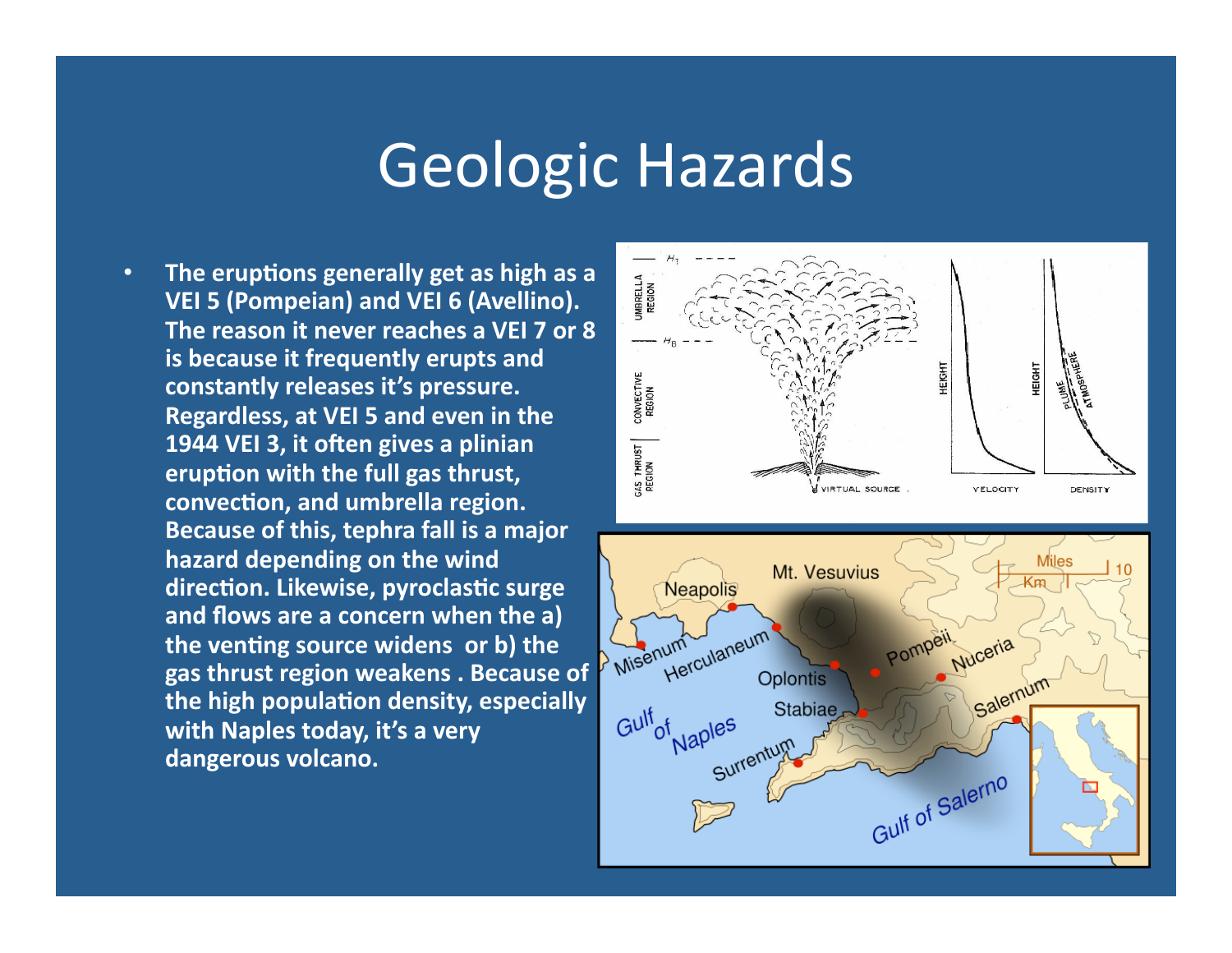#### 79 A.D Eruption

• The 79 Eruption was a VEI 5 eruption. The **reason
it
was
so
famous
was
not
because**  of it's size, but rather because a) it buried **Pompeii
and
Herculaneum
b)
because
it**  was so well documented by Pliny the Younger from Misenum and Pliny the **Elder
gave
2
separate
accounts
with different
experiences
from
2
places.

By converging
the
2
accounts,
we
know
that**  the order was first a) eruption b) an **earthquake
felt
as
far
as
Misenium
c)
the**  pyroclastic flow and surge due to dome collapse or lack of buoyancy. The surge **covered
Herculaneum
and
even threatened
people
as
far
as
Misenium
d)**  intermediate earthquake e) multiple **smaller
surges
in
the
order
of
surge/flow/** surge. e) a phreautic explosion.

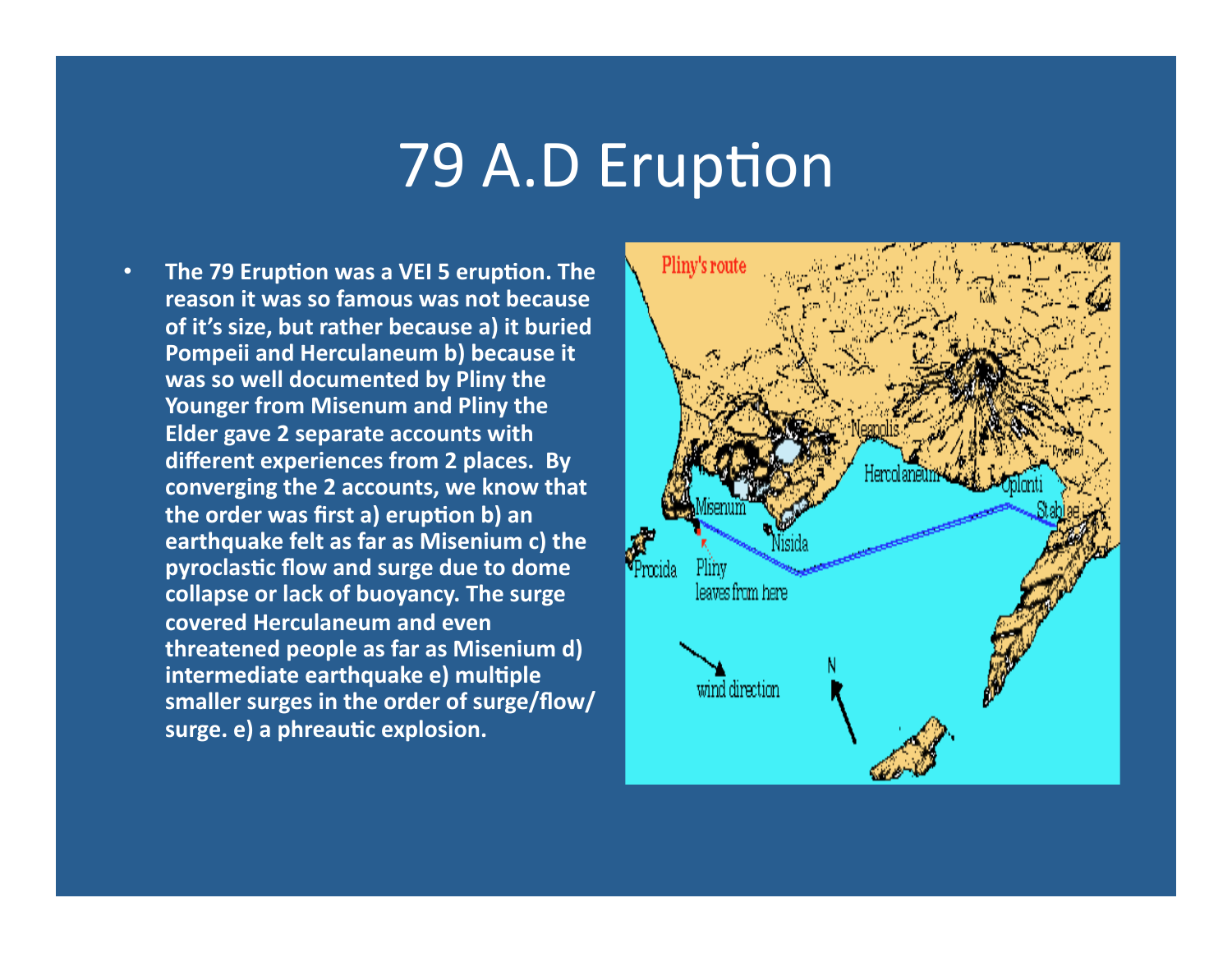## Other Eruptions

- **There were at least 4 other VEI 5 or 6** eruptions before the 79 eruption. During that period, eruptions were less frequent, but more explosive. After 79 A.D., eruption were more frequent but **less
explosive.**
- **•** In particular, it erupted roughly 2 dozen times between 1660 and 1944. Due to this, the eruptions were weaken. For example, the 1944 eruption was only a VEI 3 (minimum for a plinian eruption).
- **The last major one- the one in 1944**started with lava flows, some small explosions, and then the big one.

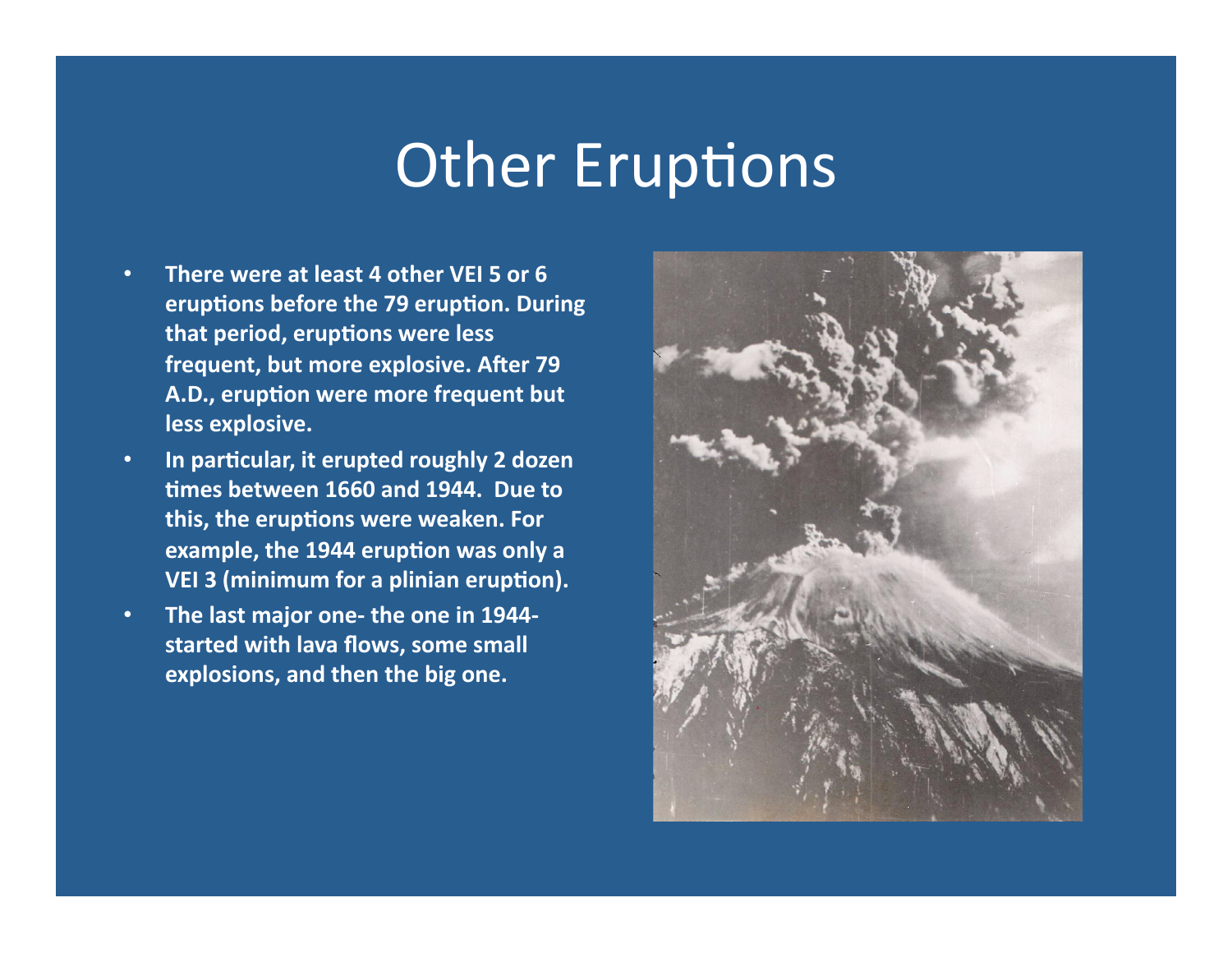## Damages/Lessons

- For the 79 eruption, all cities in the southern areas were covered, **meaning any citizen still remaining** were dead. Anyone who was in the way of surges and flows were dead. **And
tephra
caused
roof
collapses that
most
likely
killed
or
trapped**  citizens for the surges or flows. **Overall, casualties were 1100 and 300
bodies
were
found,
but
that's
a**  conservative death toll.
- For the 1944 eruption, 3 major **villages
were
destroyed,
roof collapses,
28
deaths,
and
the**  destruction of a US military base.



**a)
For
safety
measures,
officials**  now have to balance the timing **(there
are
precursors
such
as harmonic
tremors)
because Vesuvius
is
such
an unpredictable
volcano.**  b) The next best precaution is **simply
prevent
anymore
people**  in the red zone.